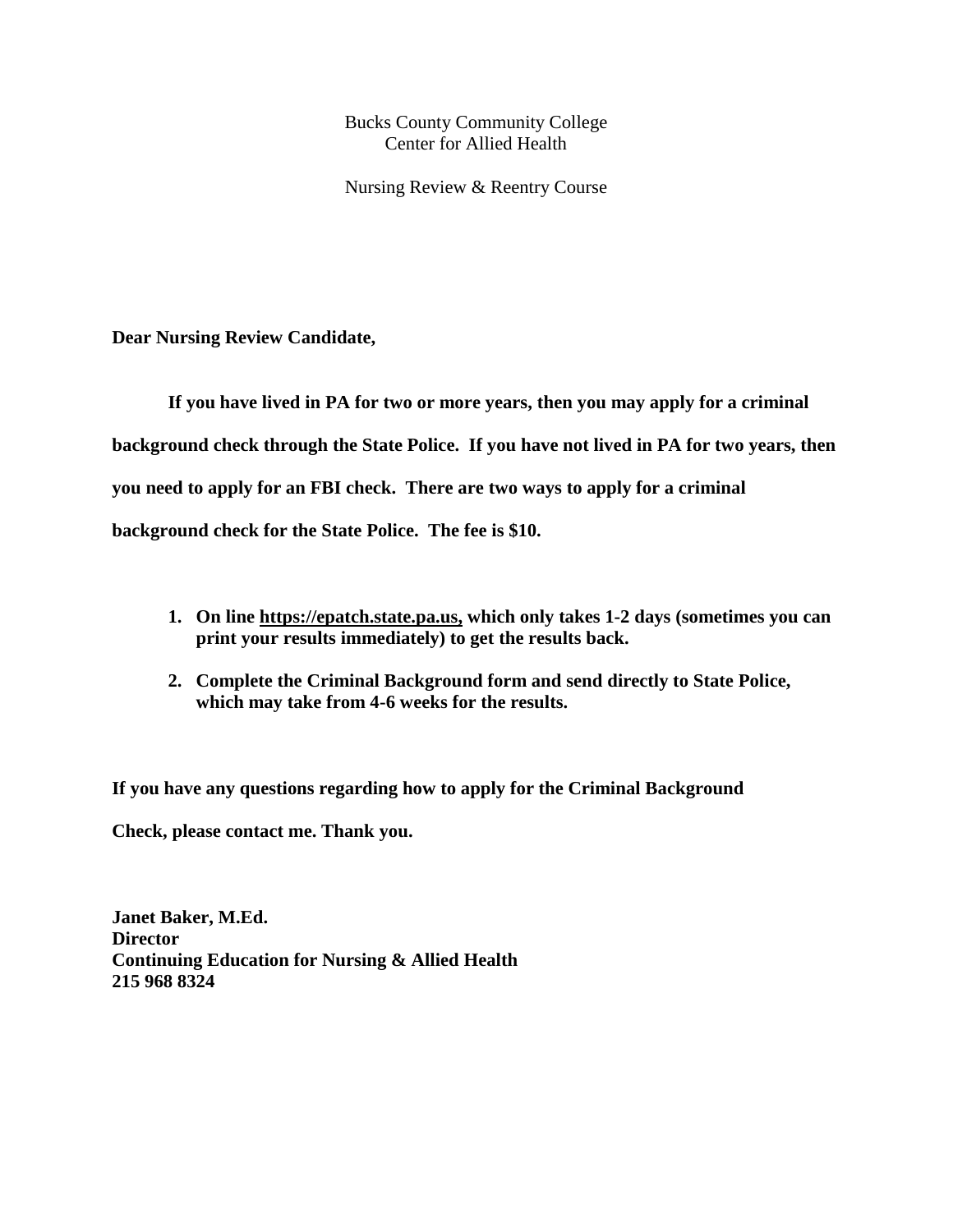### Bucks County Community College Center for Allied Health

Nursing Review & Reentry Course

Requirements:

Current PA License Current CPR certification for Healthcare Providers Professional Liability Insurance Healthcare Insurance Criminal background check (e-mail [http://epatch.state.pa.us](http://epatch.state.pa.us/) or mail to State Police or if from out of state: [www.pa.cogentid.com](http://www.pa.cogentid.com/) ) Medical Immunization Report Form

I have read and understand all the requirements for the Nursing Review & Re-Entry course.

| Signature                                                                     | Print name         |                |
|-------------------------------------------------------------------------------|--------------------|----------------|
| Please circle title:<br><b>RN</b><br><b>LPN</b>                               |                    |                |
| Please circle which you will be attending:                                    | Classroom/Clinical | Classroom only |
| Please complete and return to:                                                |                    |                |
| Janet Baker,                                                                  |                    |                |
| Director, Allied Health                                                       |                    |                |
| <b>Bucks County Community College</b>                                         |                    |                |
| 275 Swamp Rd.                                                                 |                    |                |
| Newtown, PA 18940                                                             |                    |                |
| 215-968-8324                                                                  |                    |                |
| $\bullet \bullet = \bullet \bullet = \bullet \bullet \bullet \bullet \bullet$ |                    |                |

215-497-8765 (fax) bakerj@bucks.edu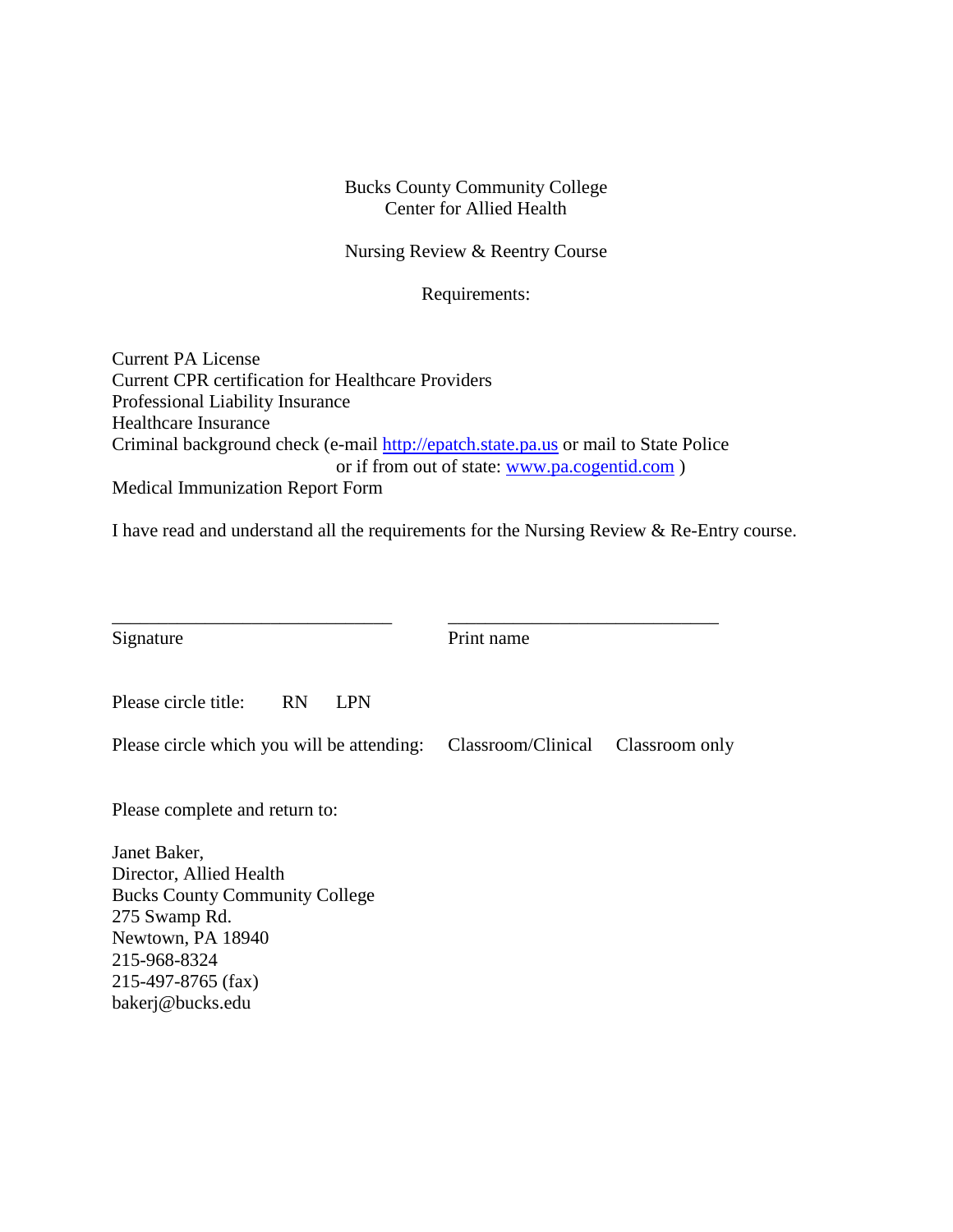Nazareth Hospital

## **Affiliated Student Immunization Report**

### **MUST BE COMPLETED FOR EACH INDIVIDUAL STUDENT:**

**\_\_\_\_\_\_\_\_\_\_\_\_\_\_\_\_\_\_\_\_\_\_\_\_ \_\_\_\_\_\_\_\_\_\_\_\_\_\_\_\_\_\_\_\_\_Student Name Birth Date** 

**Date of Program** \_\_\_\_\_\_\_\_\_\_\_\_\_\_\_\_\_\_\_\_\_\_\_\_\_ **Affiliation Program**\_\_\_\_\_\_\_\_\_\_\_\_\_\_\_\_\_\_\_\_\_\_\_

In order to participate in a clinical experience/observation where there is direct patient contact (hands-on care to observing within four feet) it is necessary that the following information be provided and verified by your family physician.

Mantoux skin test Antibody titer by lab screening

Date\_\_\_\_\_\_\_\_\_\_\_ Result:\_\_\_\_\_\_\_\_\_\_\_\_\_m.m. Date\_\_\_\_\_\_\_\_\_\_\_Type\_\_\_\_\_\_\_\_\_\_\_\_\_ IF POSSITIVE Date of chest X-ray\_\_\_\_\_\_\_\_\_\_\_\_\_\_\_\_\_\_\_ Result\_\_\_\_\_\_\_\_\_\_\_\_\_\_\_\_\_\_\_\_\_\_\_\_\_\_\_\_\_\_ **VARICELLA (Chicken Pox) STATUS:** Isoniazid Prophylaxis Rx Physician diagnosed: Date\_\_\_\_\_\_\_\_\_\_\_ or \_\_\_\_\_\_\_\_\_\_\_\_\_\_\_\_No Antibody titer by lab screen:

# **IMMUNIZATIONS:**<br>**Hepatitis B-Date(s)\_**

(not required but recommended for students affiliating in areas where there is potential for exposure to blood and/or body fluids) Vaccination-1 injection of vaccine: Waived-\_\_\_\_\_\_\_\_\_\_\_\_Yes Date\_\_\_\_\_\_\_\_\_\_\_\_\_\_\_\_

### **RUEBEOLA (Measles) STATUS:**

| Physician Diagnosed: Date                   |       | or |  |  |
|---------------------------------------------|-------|----|--|--|
| Antibody titer by lab screen                |       |    |  |  |
| Date                                        | Titer |    |  |  |
| Vaccination-2 injections live virus vaccine |       |    |  |  |
| Date                                        | Type  |    |  |  |

**Signature of Physician \_\_\_\_\_\_\_\_\_\_\_\_\_\_\_\_\_\_\_\_\_\_\_\_\_\_\_\_\_\_\_\_\_\_\_\_\_\_\_\_\_\_\_\_\_\_\_\_\_\_\_\_**

**Address of Physician \_\_\_\_\_\_\_\_\_\_\_\_\_\_\_\_\_\_\_\_\_\_\_\_\_\_\_\_\_\_\_\_\_\_\_\_\_\_\_\_\_\_\_\_\_\_\_\_\_\_\_\_\_**

# **TURBERCULOSIS STATUS:**<br>
Mantoux skin test<br> **RUBELLA (German Measles) STATUS:**<br>
Antibody titer by lab screening

Date must be within 1 yr. of Affiliation Date Date Date Titer Titer or Vaccinatioon-1 injection live virus vaccine

\_\_\_\_\_\_\_\_\_\_\_\_\_\_\_\_Yes/Dates Date\_\_\_\_\_\_\_\_\_\_\_\_\_Titer\_\_\_\_\_\_\_\_\_\_\_\_\_ Patient verbal history of disease Yes\_\_\_\_\_\_No\_\_\_\_\_\_\_<br>MUMPS STATUS: Physician diagnosed: Date\_\_\_\_\_\_\_\_\_\_\_\_ or affiliating in areas where there is potential for Date\_\_\_\_\_\_\_\_\_\_\_\_\_\_\_Titer\_\_\_\_\_\_\_\_\_\_\_ or